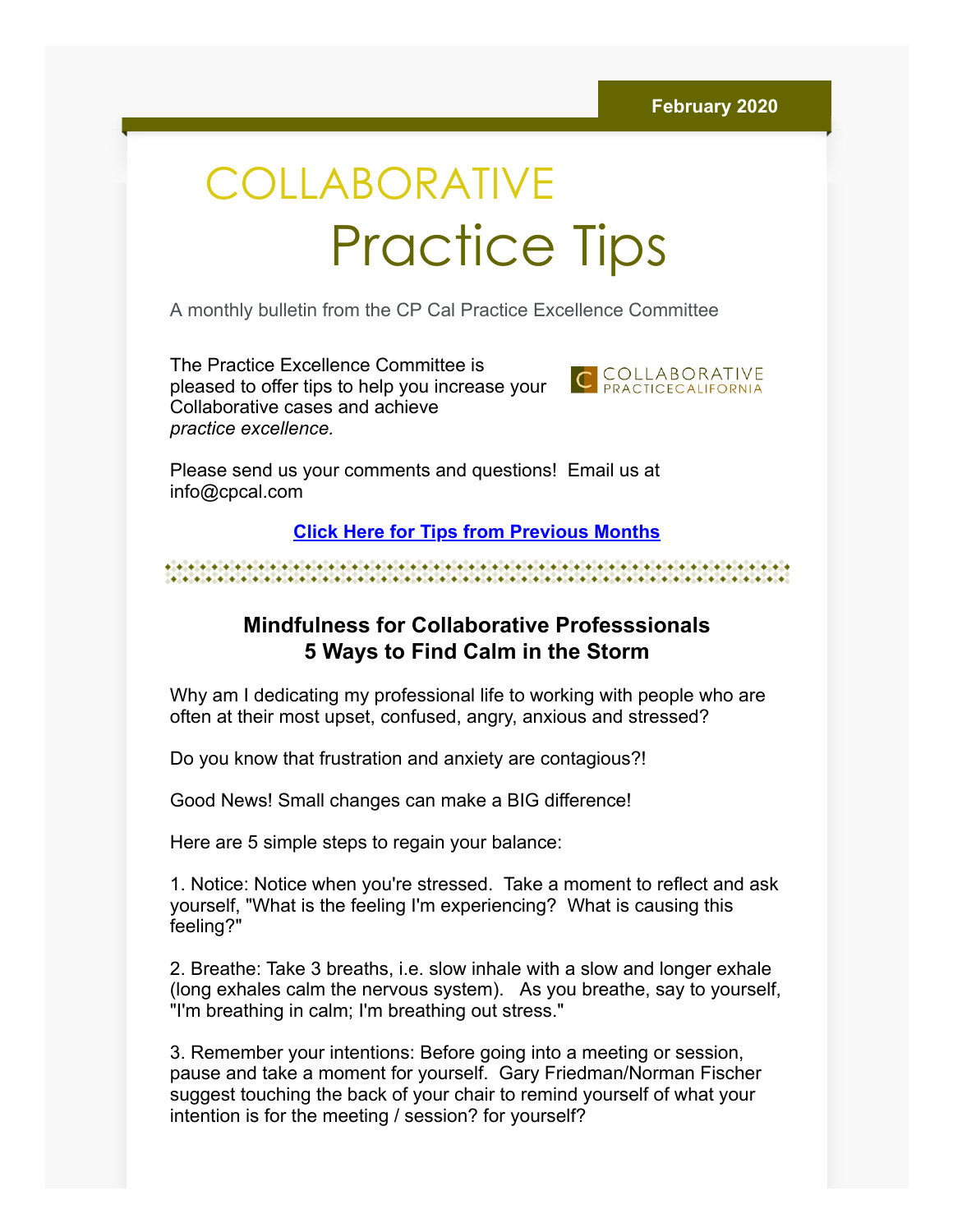4. Notice: Notice when you are ruminating, i.e. having thoughts that repeat over and over. When this happens, it's time to "change the channel." Refocus your attention on a sensation, i.e. the sounds around you, a body sensation, the feel of your hands on your computer, the view out your window, the smell of your coffee or tea.

5. Move: Preferably, go outside for a walk. Otherwise, stand up and stretch. Just move your body so that your mind can move back to a better place. Brain science studies tell us that looking at the patterns in nature restore the brain and provide a mental reset. Find a tree, a cloud, a plant, a flower, an animal and just watch. Find whatever works to change your focus and use it to restore your brain.

Here are a few daily practices that will help you remember the above emergency strategies. Many people find these practices happen more reliably first thing in the morning. Remember, small changes can make a BIG difference!

1. Decide to pay attention to one thing without distraction each day: i.e. the feel of the water in the shower; walking, hiking or running without a podcast or music in your ear; notice the feel of the air or the sun on your body; eat slowly and silently and observe your surrounding environment.

2. Experiment with self-reflective practices to see which might appeal to you, i.e. yoga, tai chi, meditation.

3. Express gratitude. It takes 21 days to make a habit. Consider the habit of paying attention every day to something you are grateful for. Make a list for when your brain needs a little push. [GreaterGood.Berkeley.edu](https://greatergood.berkeley.edu/)

4. Cultivate compassion for yourself and others. Try Compassion Cultivation Training through Stanford University. CCare.standford.edu

5. Consider other Mindfulness Based Stress Reduction classes in your area.

#### **From the PEC:**

### **Social Media is NOT Evil!**

Social media is a tool. And, like any tool humans get their hands on, it has a potential to be used for harm...and a potential to be used for good. Because the news cycle is fed by negativity, we've all heard the scary creepy stuff about Facebook. We don't hear the heartwarming stories about people whose lives have been changed for the better because of something they found out about from a friend on Facebook, or the just plain benign stories about people who are on Facebook and nothing much good or bad happens, it's just mildly fun to be sharing and connecting with friends.